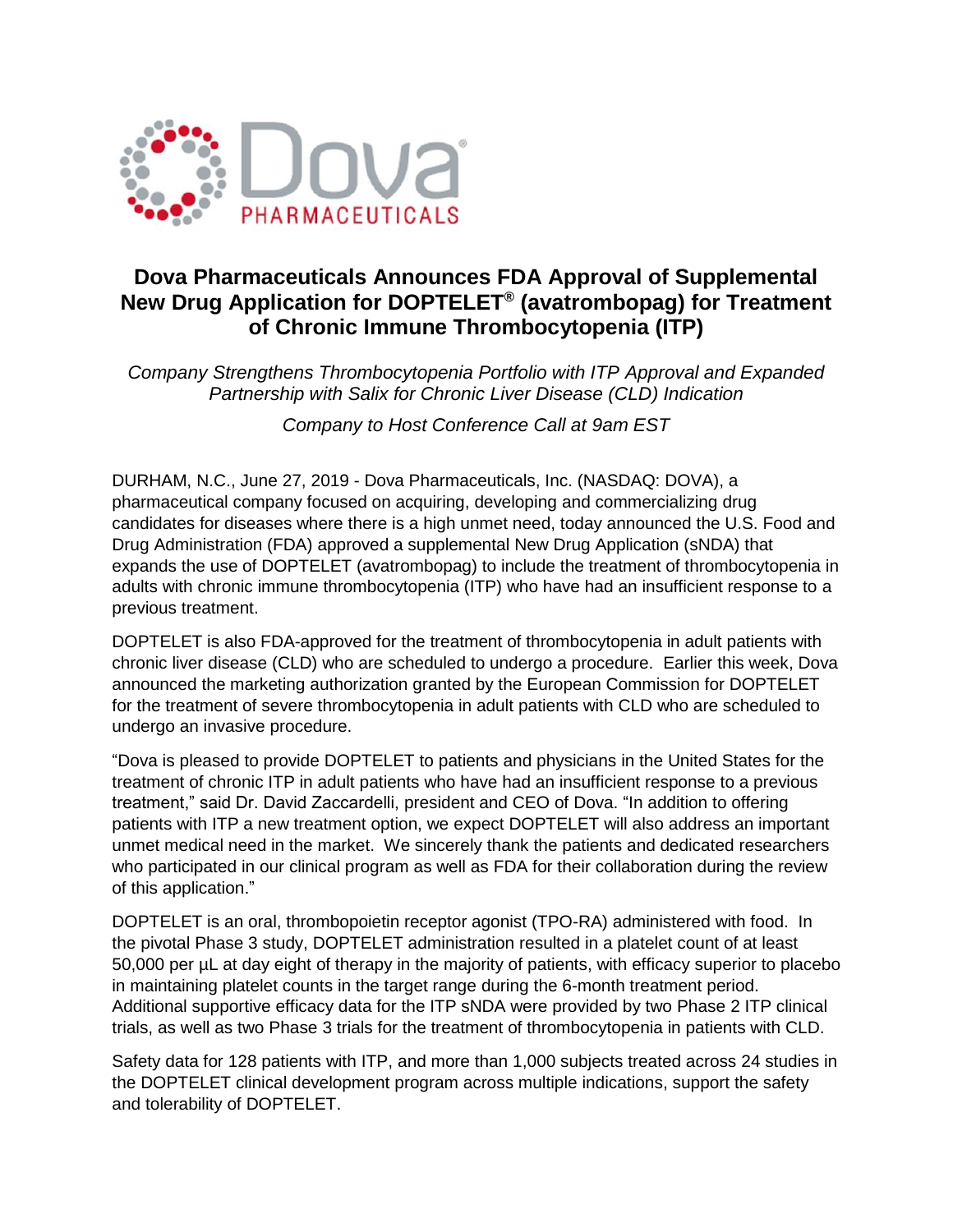"ITP patients should work with their clinician to choose a therapy that supports their lifestyle and aims to achieve the best possible result to treat their ITP. That's why having additional treatment options are so important," said Caroline Kruse, president and CEO of the Platelet Disorder Support Association, a patient advocacy organization dedicated to ITP patients. "We are thrilled to have a new, oral TPO-RA available for adult patients with ITP. Every new treatment provides more choices and new hope to our community."

Dova is committed to enabling patient access to DOPTELET. DOPTELET will be priced similarly to other TPO-RAs used to treat ITP, and Dova will continue to offer Patient Assistance and Co-Pay programs. The commercial launch of DOPTELET for ITP is anticipated to occur in mid-July 2019.

Dova also entered into an expanded partnership in the United States with Salix. Starting on July 1, 2019, in addition to the gastroenterology, colorectal surgery, and proctology segments, Salix will have the exclusive right to co-promote the CLD indication for DOPTELET to the hepatology and interventional radiology segments. Dova will continue to pay Salix a commission based on a percentage of net sales in these specialties, which will be in the mid-thirties beginning on July 1, 2019. In addition, the co-promotion agreement was extended to September 2023.

Dr. Zaccardelli added, "The expanded partnership with Salix builds additional momentum for DOPTELET and enables the Dova team to focus on a successful launch of the ITP indication. As a growing leader in the treatment of thrombocytopenia, we are committed to realizing DOPTELET's significant market opportunity in CLD, ITP and potentially chemotherapy-induced thrombocytopenia (CIT) for which we expect Phase 3 trial top-line results in the first half of 2020."

Full prescribing information for DOPTELET is available on Dova's website, [www.Dova.com.](https://dova.com/pdfs/doptelet-prescribing-information.pdf)

# **Company to Host Conference Call**

Dova will host a conference call today, June 27, 2019 at 9:00 a.m. ET to discuss the approval. A question-and-answer session will follow Dova's remarks.

To participate on the live call, please dial 866-550-8145 (domestic) or +1-430-775-1344 (international) and provide the conference ID 2498719 five to 10 minutes before the start of the call.

A live audio webcast of the call will also be available via the "Investor Relations" page of the Dova website, [www.dova.com.](http://www.dova.com/) Please log on through Dova's website approximately 10 minutes before the scheduled start time. A replay of the webcast will be archived on Dova's website for 90 days following the call.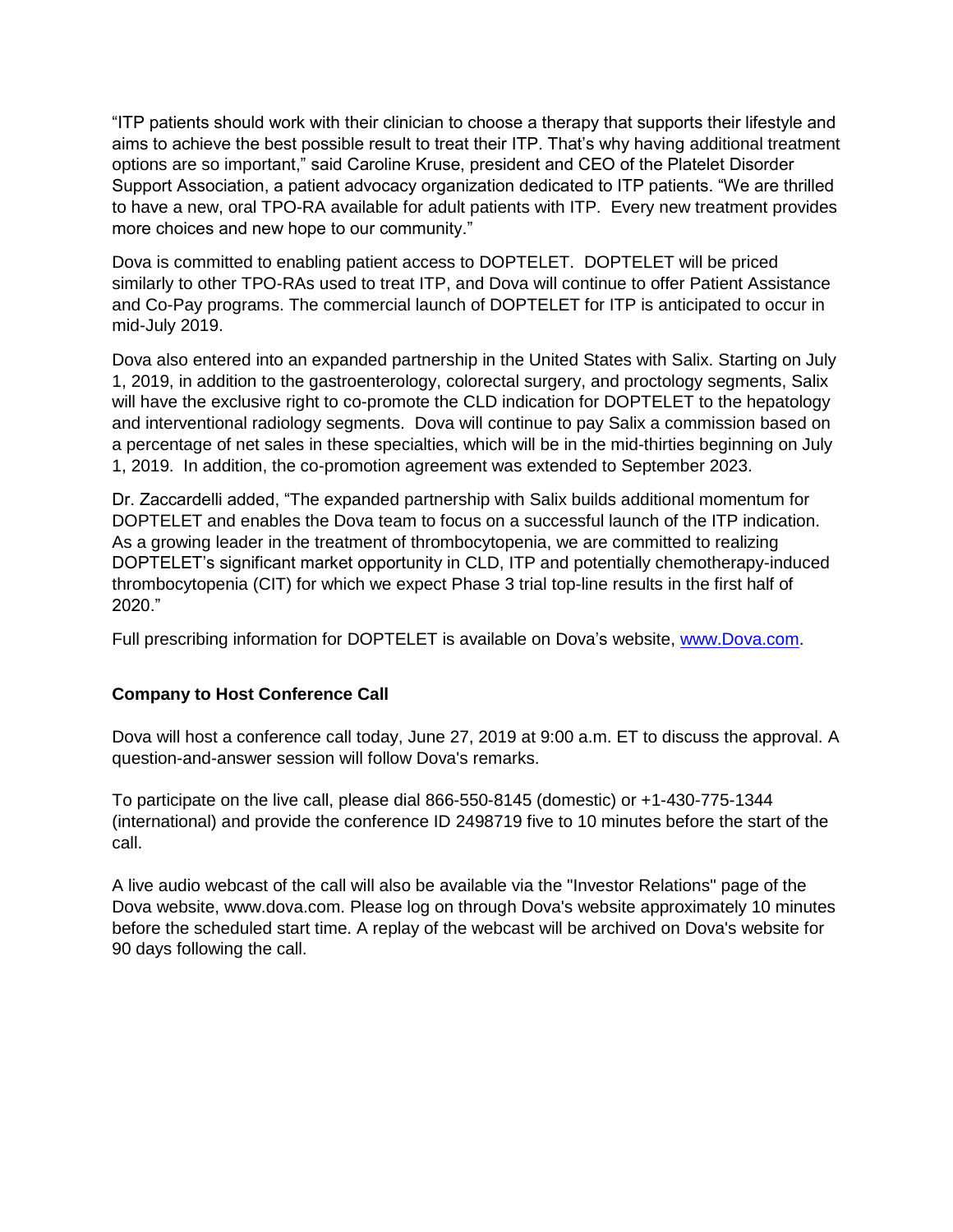## **About Immune Thrombocytopenia (ITP)**

ITP is a rare, autoimmune bleeding disorder that affects approximately 60,000 adults in the United States. It is characterized by low numbers of platelets that lead to excessive bruising and severe bleeding. ITP is considered chronic when symptoms last more than 12 months. Fatigue and depression are often associated with ITP, and the daily fear of severe bleeding can limit a patient's work life as well as social and leisure activities. Finding a treatment that works without side effects or lifestyle disruptions is another challenge for ITP patients. While there is no cure, TPO-RAs are commonly used to manage the disease effectively. However, factors such as weekly subcutaneous administration, potential liver toxicities, and food restrictions can be significant barriers to effective TPO-RA treatment.

#### **Indication and Important Safety Information**

#### **INDICATION**

DOPTELET® (avatrombopag) is indicated for the treatment of thrombocytopenia in adult patients with:

- Chronic liver disease who are scheduled to undergo a procedure.
- Chronic immune thrombocytopenia who have had an insufficient response to a previous treatment.

## **IMPORTANT SAFETY INFORMATION FOR DOPTELET**

#### **Warnings and Precautions**

DOPTELET is a thrombopoietin (TPO) receptor agonist and TPO receptor agonists have been associated with thrombotic and thromboembolic complications in patients with chronic liver disease or chronic immune thrombocytopenia. Portal vein thrombosis has been reported in patients with chronic liver disease, and thromboembolic events (arterial and venous) have been reported in patients with chronic immune thrombocytopenia treated with TPO receptor agonists.

In clinical trials, 0.2% (1/430) of patients with chronic liver disease treated with DOPTELET developed a treatment-emergent event of portal vein thrombosis. In clinical trials in patients with chronic immune thrombocytopenia, 7% (9/128) of patients treated with DOPTELET developed a thromboembolic event.

Consider the potential increased thrombotic risk when administering DOPTELET to patients with known risk factors for thromboembolism, including genetic prothrombotic conditions (Factor V Leiden, Prothrombin 20210A, Antithrombin deficiency or Protein C or S deficiency).

DOPTELET should not be administered to patients with chronic liver disease or chronic immune thrombocytopenia in an attempt to normalize platelet counts. Follow the dosing guidelines to achieve target platelet counts. Monitor patients receiving DOPTELET for signs and symptoms of thromboembolic events and institute treatment promptly.

#### **Contraindications:** None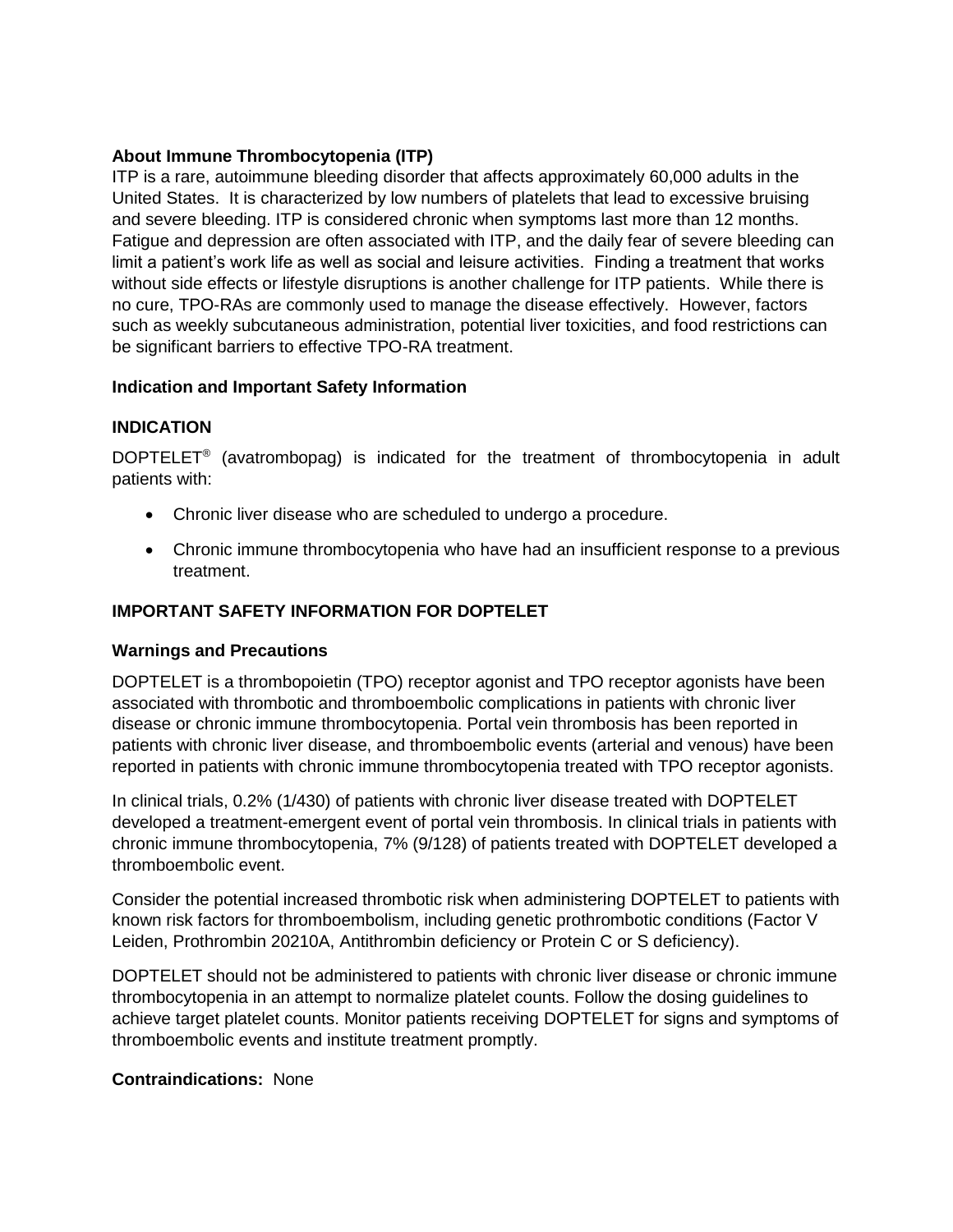#### **Drug Interactions**

Dose adjustments are recommended for patients with chronic immune thrombocytopenia taking moderate or strong dual CYP2C9 and CYP3A4 inducers or inhibitors.

#### **Adverse Reactions**

The most common adverse reactions (≥3%) in patients with chronic liver disease were: pyrexia, abdominal pain, nausea, headache, fatigue, and peripheral edema.

The most common adverse reactions (≥10%) in patients with chronic immune thrombocytopenia were: headache, fatigue, contusion, epistaxis, upper respiratory tract infection, arthralgia, gingival bleeding, petechiae, and nasopharyngitis.

## **Please see Full Prescribing Information for DOPTELET (avatrombopag) at [this link.](https://dova.com/pdfs/doptelet-prescribing-information.pdf)**

#### **About Dova Pharmaceuticals, Inc.**

Dova is a pharmaceutical company focused on acquiring, developing, and commercializing drug candidates for diseases where there is a high unmet need, with an initial focus on addressing thrombocytopenia. Dova's proprietary pipeline includes one commercial product, DOPTELET, for the treatment of thrombocytopenia in adult patients with chronic liver disease scheduled to undergo a procedure and the treatment of thrombocytopenia in adults with chronic immune thrombocytopenia who have had an insufficient response to a previous treatment. For more information, visit [https://dova.com/.](https://dova.com/)

#### **Cautionary Notes Regarding Forward-Looking Statements**

Any statements contained in this press release that do not describe historical facts may constitute forward-looking statements as that term is defined in the Private Securities Litigation Reform Act of 1995. These statements may be identified by words such as "anticipated", "believe", "expect", "may", "plan", "potential", "will", and similar expressions, and are based on Dova's current beliefs and expectations. These forward-looking statements include expectations regarding the potential opportunities for DOPTELET, which include Salix's ability to continue commercialization capabilities with CLD in the United States, the pricing of DOPTELET, the timing of commercial launch of DOPTELET for ITP, the timing of results from Dova's Phase 3 clinical trial for the treatment of chemotherapy-induced thrombocytopenia and the potential to expand the treatment applications for DOPTELET to CIT and other indications. These statements involve risks and uncertainties that could cause actual results to differ materially from those reflected in such statements. Risks and uncertainties that may cause actual results to differ materially include uncertainties inherent in the conduct of clinical trials, increased regulatory requirements, Dova's reliance on third parties over which it may not always have full control, and other risks and uncertainties that are described in Dova's Annual Report on Form 10-K for the year ended December 31, 2018, filed with the U.S. Securities and Exchange Commission (SEC) on March 5, 2019, Dova's Quarterly Report on Form 10-Q for the quarter ended March 31, 2019, filed with the SEC on May 7, 2019 and Dova's other periodic reports filed with the SEC. Any forward-looking statements speak only as of the date of this press release and are based on information available to Dova as of the date of this release, and